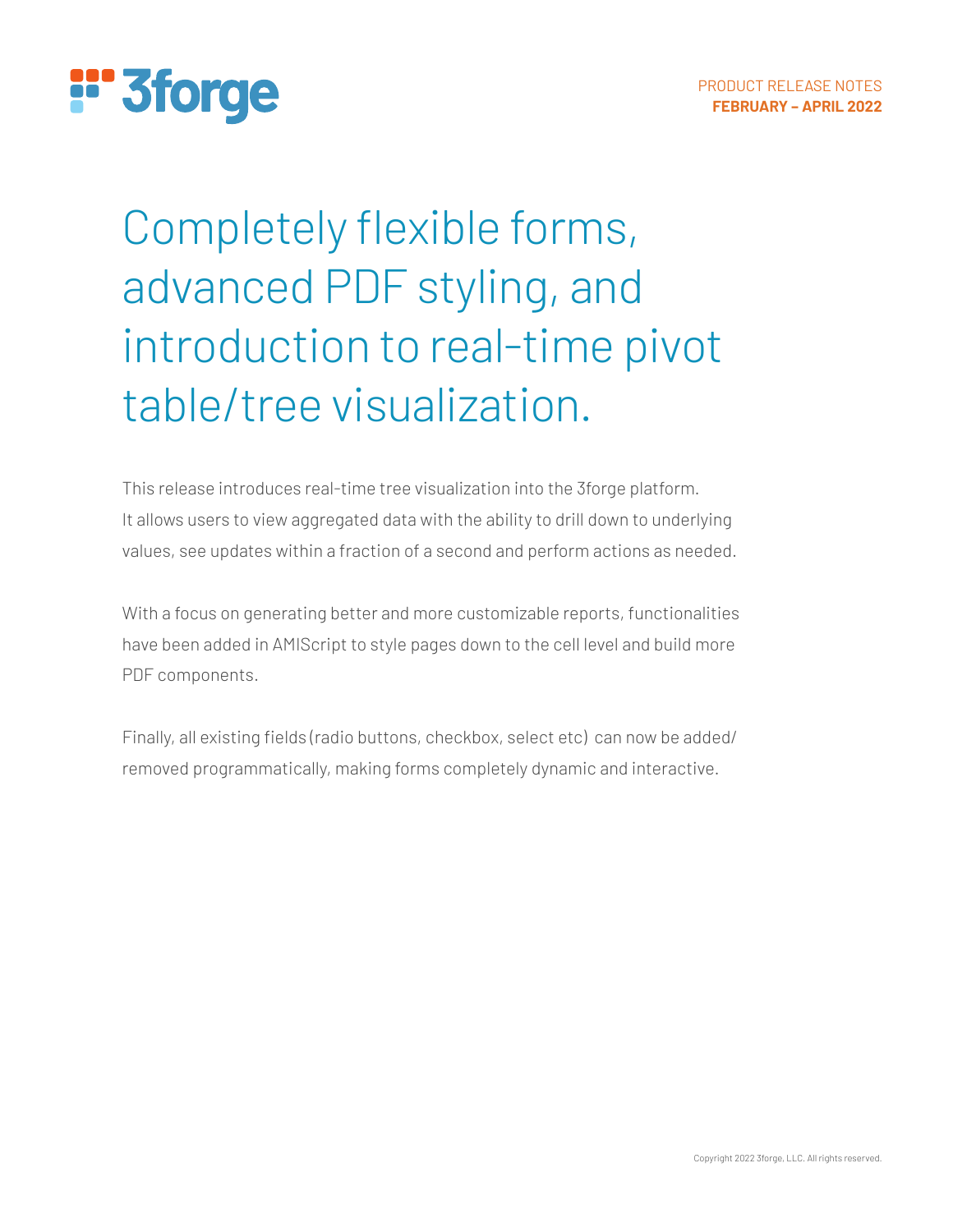#### Web:

- **•** Added ability for Transient Forms to export Transient Fields
- **•** Added autocomplete delimiter option for TextFields
- **•** Added halt until first time visible for real time tables
- **•** Added Menu -> File -> Info
- **•** Added onStartupComplete callback on the dashboard level
- **•** Added Options to Generic Jdbc Adapter -> SHOW\_ TABLES\_CLAUSE and SUGGESTED\_CLAUSE
- **•** Added support for Current and Default Where
- **•** Added support for relationships to and from realtime trees
- **•** Added support for realtime downstream for realtime trees
- **•** Added support for Tree's and Quick FIlters
- **•** Added Quick Filters for Tree Panels
- **•** Added \_\_CONFLATE for javascript callbacks
- **•** Added \_\_CONFLATE for quick filters
- **•** Better Error on Missing Email Config
- **•** Change logins to use file backed authentication by default
- **•** Different icons for transient and readonly panels
- **•** Enabled f1.console.port by default
- **•** Export Preferences wizard now has quick filter columns to quickly filter through data
- **•** For Stored Procedures, trailing arguments that allow null can be omitted when using CALL
- **•** Make Text inside Alert/Confirm Dialogs Selectable for Copy and Paste
- **•** Help -> About Reports Version of Ami
- **•** Improve File Browser for Windows handles paths as well as networked drives
- **•** Improve Git Adapter
	- » Add config options Branch and Origin
	- » Add support for Auth and SSH
- **•** Improved Performance of TreePanels Faster Trees!
- **•** Improve the Source Control Settings with a new look and additional options.
- **•** Support for quick filters in variables tree
- **•** Support for sorting the display values via AmiScript for TextField, SelectField, MultiSelectField and MultiCheckboxField
- **•** Tree's Support Right Click for Relationships

### AMIScript:

- **•** Added AmiScript methods for adding transient fields inside FormPanel
	- » Color Gradient Picker field
	- » Color Picker Field
	- » Date Field
	- » Date Range Field
	- » Date Time Field
	- » Div Field
	- » Image Field
	- » MultiCheckbox Field
	- » MultiSelect Field
	- » Password Field
	- » RadioButton Field
	- » Time Field
	- » Time Range Field
	- » Upload Field
- **•** Added amiscript method session::getUrl() and onUrlParams() callback
- **•** Added callback to TablePanels TablePanel::onQuickFilterTyping
- **•** Added custom methods catUniqueAsc, catUniqueDes
- **•** Added FormPanel::onAmiJsCallback()
- **•** Added FormPortletFieldAutoCompleteExtension ::setDelimiter(..)
- **•** Add Panel::getDatamodels()
- **•** Add PdfBuilder::set/getColumnWeight
- **•** Added session::logout()
- **•** Added TablePanel::asTable(options, cols)
- **•** Added TreePanel::asTable(options, cols)
- **•** Added TreePanels::asTable(...)
- **•** Added Table::alterColumn(...) added PdfText class, added pdf subscript and superscript
- **•** Added 6 stats amiscript methods to Datamodel class
	- » Datamodel::getConsecutiveRequeriesCount()
	- » Datamodel::getErrorsCount()
	- » Datamodel::getExecutedCount()
	- » Datamodel::getExecutedTotalMillis()
	- » Datamodel::getNextExecutionTime()
	- » Datamodel::getLastExecutionTime()
- **•** Better error handling in amiscript
- **•** HeatmapPanel::getSelectedRows HeatmapPanel::getSelectedUnderlyingRows, onSelected callback for heatmap
- **•** PdfBuilder::addCellStyle support alignment for font style now